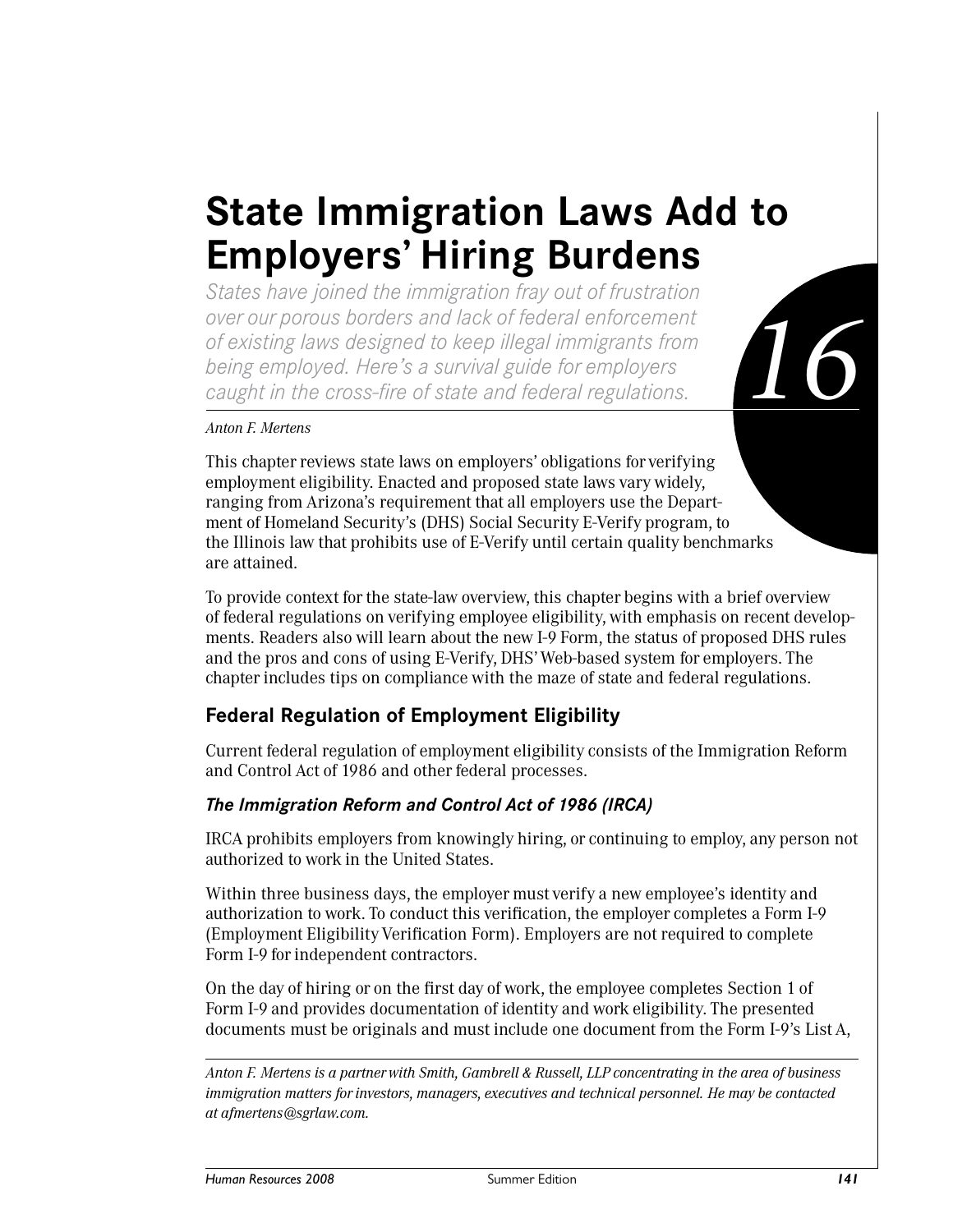OR one document from List B AND one from List C. In 1996, Congress revised the list of documents acceptable for establishing identity, and in 2007, DHS published a new Form I-9. Lists of acceptable documents are shown on page 2 of the new form, which has "Form I-9 (Rev. 05/07/07) N" printed on its lower right corner. (The English version of the new Form I-9 along with instructions on completing the form are shown in the Appendix to this chapter on page 155.)

The employer reviews the presented documents and completes information about them in Section 2, Employer Review and Verification. The reviewer must attest that the documents "appear to be genuine."

The forms are not submitted to any agency. Rather, they must be filed and made available during any audits the DHS, U.S. Immigration and Customs Enforcement (ICE), the U.S. Department of Labor or other federal agencies might conduct.

For years, there was minimal enforcement of IRCA. Perhaps the law's greatest impact was to create a cottage industry of document counterfeiting. Due to a federal crackdown in recent years on hiring illegal workers, employers that once considered modest administrative fines a cost of doing business are now complying to a greater degree.

Sanctions can be imposed on company officials for hiring unauthorized workers, improperly completing I-9 forms and failing to retain I-9 forms. Fines start at \$110 for "paperwork" violations, but company officials can receive fines up to \$16,000 for each unauthorized worker and jail sentences for engaging in a "pattern or practice" of knowingly hiring or continuing to employ unauthorized workers.

# *DHS' E-Verify Program*

Originally called the Basic Pilot Program, E-Verify is a voluntary, Internet-based system that allows employers to verify electronically the employment eligibility of their newly hired employees. So far, participation in the program is free. By law, E-Verify cannot be used to pre-screen prospective employees.

Employers can opt to use E-Verify at some work sites and not others. However, each site that signs up to use E-Verify must use it for all new hires at that site.

To use E-Verify, employers log on to a DHS Web site. They enter information on a screen form, using information they already have from the I-9. The Social Security Administration (SSA) database then checks the validity of the name and Social Security number (SSN). For foreign-born employees, DHS' database checks the employee's legal work status.

Most new hires submitted with E-Verify — about 93 percent — are found to be workauthorized. Employers receive responses to most inquiries almost immediately, but some initial queries require DHS employees to confirm manually.

E-Verify can be a time-saver, especially for employers with high percentages of foreignborn workers. It identifies unauthorized workers long before annual W-2 forms trigger the SSA to send "no-match" letters.

DHS encourages employers to participate in the E-Verify program. While only a small fraction of U.S. employers currently participate in E-Verify, usage is expected to soar as more states require contractors, subcontractors or all private employers to enroll in eligibility verification programs.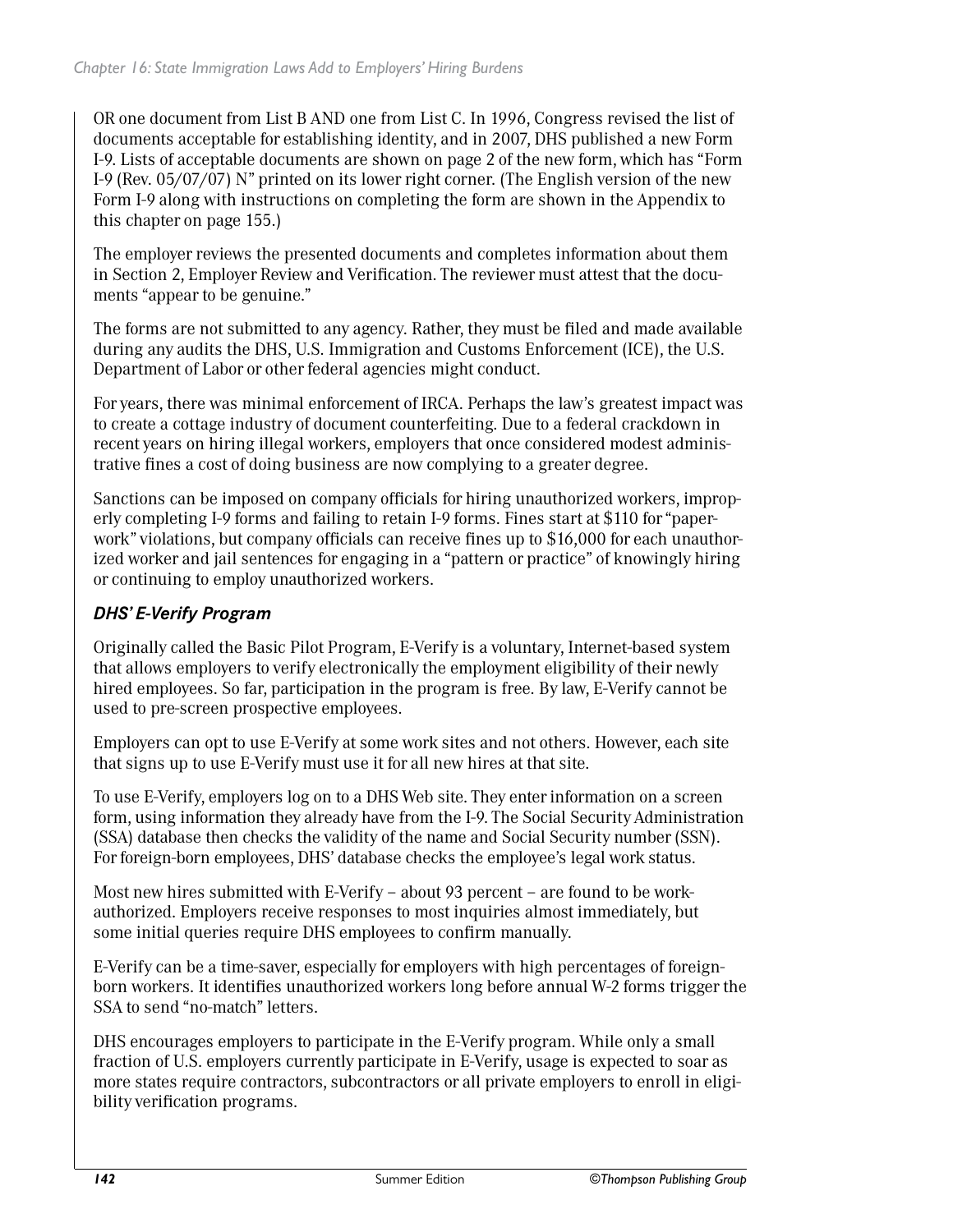According to U.S. Citizenship and Immigration Services (USCIS), about 52,000 employers were using E-Verify in January 2008, with about 1,000 additional employers signing up per week. DHS predicts 300,000 users in fiscal 2009. That amounts to only 5 percent of the 6 million U.S. employers — or 13 percent if you only consider companies with more than four employees (based on U.S. Census Bureau statistics for 2005).

Some states now require or give employers incentives to use E-Verify (see box on page 145).

However, critics claim the E-Verify system has serious flaws. According to a governmentcommissioned evaluation, the system is vulnerable to erroneous data employers submit. Something as simple as transposing two digits in an SSN or misspelling a name can lead to harsh consequences. If the employee cannot resolve the discrepancy, he or she must be dismissed.

## *Injunction Leaves New DHS Rules and Employers in Limbo*

Even without the burdens of widely varying state regulations, federal processes for verifying employment eligibility confuse many employers. In some cases, an employer's staff must navigate a bewildering maze of rules, and make difficult choices and interpretations that presume a great deal of legal knowledge.

Much of the confusion centers on so-called Social Security "no match" letters. The SSA attempts to match E-Verify inquiries and W-2 forms, both of which contain a worker's name and SSN, with valid SSNs in its database so reported earnings can be posted to the right records. When information in an E-Verify inquiry or W-2 does not match the database, SSA sends the employer a "no match" letter.

It is not a notification of any employee or employer wrongdoing. Innocent reasons for mismatches include misspellings, transpositions, unreported name changes and other inaccuracies or clerical errors.

The steps employers and employees should take to resolve no-match letters are found in DHS regulations issued on Aug. 15, 2007. In general, the rules gave employers 30 days to determine if the mismatch resulted from a clerical error; an employee had 90 days from the date the employer received the mismatch letter to clear up any discrepancy with SSA. The regulations also gave employers a "safe harbor" from immigration sanctions based on no-match letters if they followed certain procedures.

The DHS rules sparked an uproar from employers. Many feared that under the rules, the mere receipt of a no-match letter would constitute "knowing" employment of unauthorized workers, subjecting company officials to criminal liability and civil fines.

In October 2007, a U.S. district court found serious defects in the regulations. The court issued a preliminary injunction, rendering the rules unenforceable until DHS issues revised no-match rules. Meanwhile, SSA suspended its plans to issue no-match letters to 140,000 employers, based on 2006 W-2s, until revised DHS rules are issued.

As of March 2008, employers and their immigration attorneys, as well as the SSA and several other government agencies, are in limbo awaiting the final no-match rules. Some observers predict the DHS will issue new rules in 2008. Others feel that any changes are unlikely before Congress again tackles immigration reform, which may not happen until 2009 or later.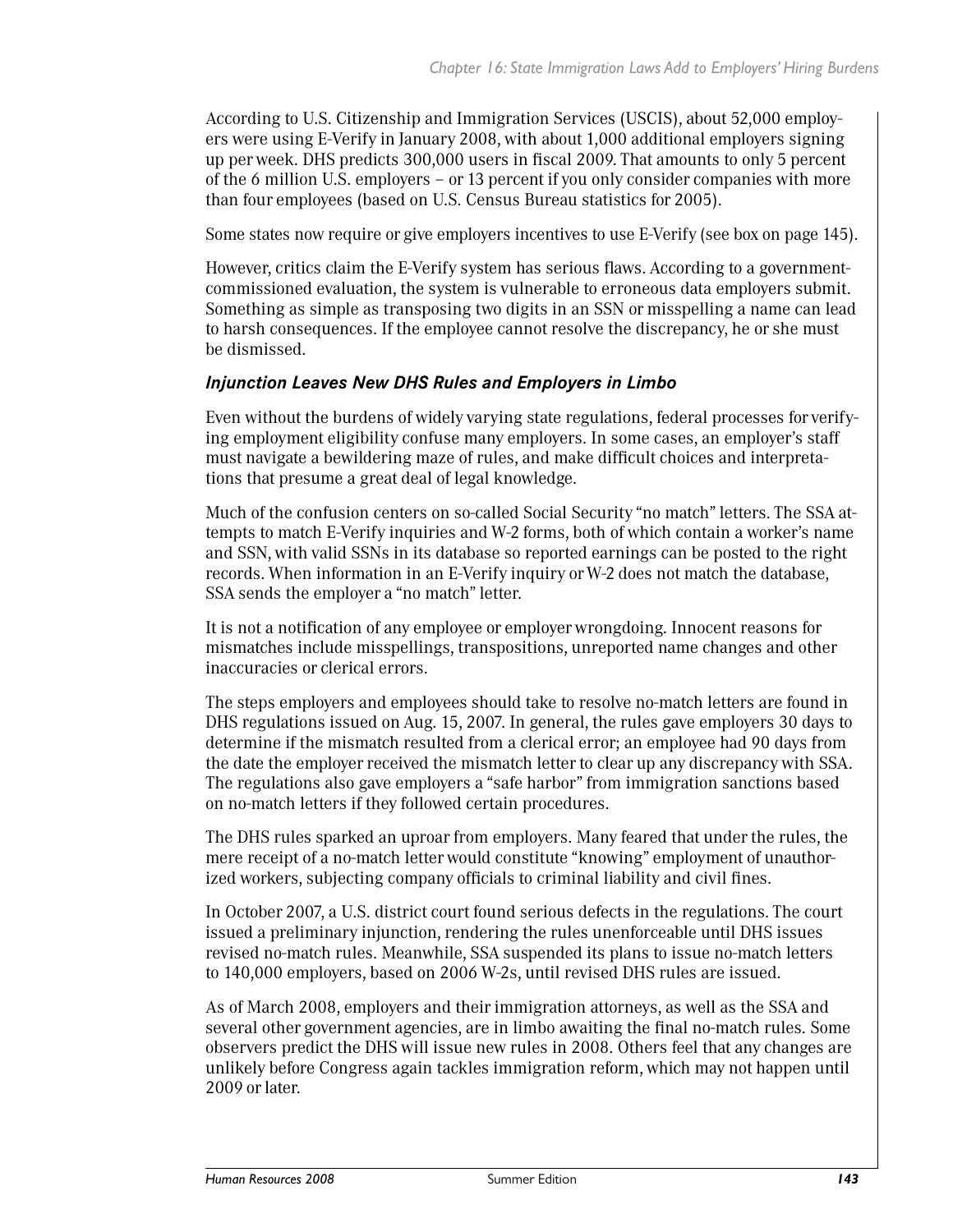# *Prepare for Worst Case*

Meanwhile, DHS' pre-Aug. 15, 2007, rules and polices remain in effect. For employers trying to decide what to do, that is a double-edged sword. On one hand, the old rules put employers under less onerous obligations than the new rules would have imposed. On the other hand, employers would be wise to use the waiting period to prepare for "the worst case" by setting up procedures for complying with the more rigid rules.

In any case, employers need to be diligent in completing Form I-9. Most human resources (HR) professionals take pride in their attention to detail — a trait that is definitely required for this task. Still, employers are advised to implement self-audit procedures to detect any problems (see box on next page).

# **Warn New Hires of Consequences From Misstatements**

A suggested protection for employers is to warn applicants and new employees in writing that they can be fired for any falsehoods on their application or other employment forms. The warning should be among the first documents shown to a new employee. It can be a form the employee signs, or a paragraph that the HR professional points out in the company's employee handbook. Suggested text for the warning in an employment application:

I understand and agree that the information I have provided on this application is true and complete to the best of my knowledge. Any misrepresentation or omission of any fact in my application, resume, or any other materials, or during any interviews, can be justification of refusal of employment, or, if employed, termination from [company name]'s employ.

An employer's obligation to ensure that employees are eligible to work does not stop with initial completion of the I-9 form. If the employer later believes that an employee's I-9 has false statements or was based on fraudulent documents, a new I-9 must be completed. Or the employee can be dismissed as part of a nondiscriminatory policy against false statements (see box above).

USCIS provides a helpful training aid for HR staff on using the new Form I-9. USCIS's "Handbook for Employers: Instructions for Completing the I-9" has answers to frequently asked questions and up-to-date explanations of employer obligations. The handbook for employers can be downloaded at http://www.uscis.gov/files/nativedocuments/m-274. pdf.

# *States Fill Perceived Void*

Lack of immigration reform at the federal level prompted state legislatures to fill a widely perceived void in enforcement of existing U.S. laws. Even before Congress failed to pass immigration reform legislation in 2007, states began to act.

In the first half of 2006, 30 states had considered more than 75 bills targeting employers of illegal immigrants — and 44 of them were enacted, according to the July 11, 2006, edition of *The Christian Science Monitor*. The article quoted Mark Krikorian, director of the Center for Immigration Studies, a research group favoring stricter immigration measures:

States are clearly not waiting around until Congress solves the impasse on legislation. They feel the federal government has abdicated its responsibility to enforce immigration laws so states and localities are picking up the slack wherever they can.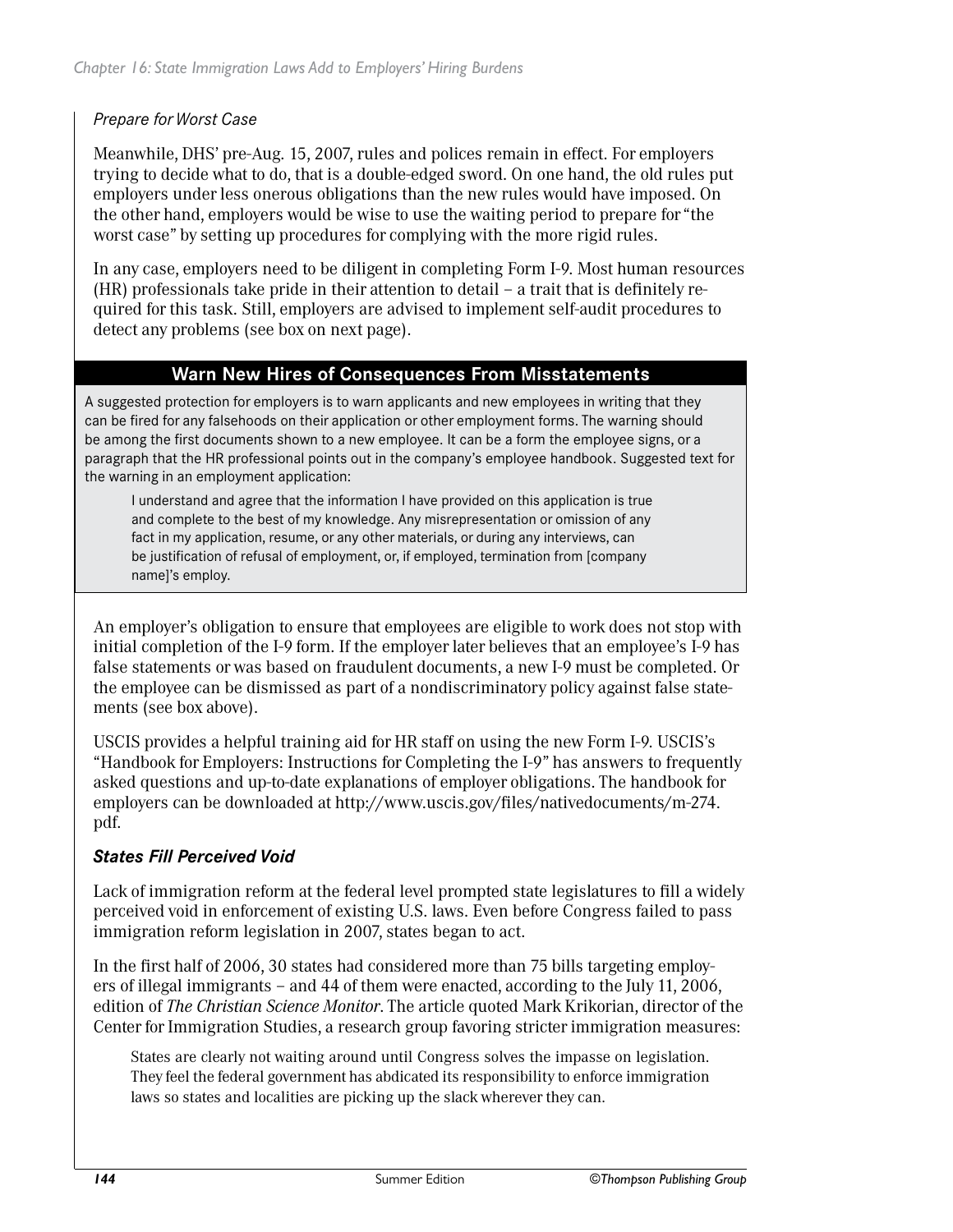## **11 Tips to Comply With Employment Immigration Laws**

- 1) Keep I-9 records separate from other personnel records.
- 2) Purge records as soon as the law allows.
- 3) Be consistent in how you treat every new employee.
- 4) Use only a few well-trained staffers for I-9 processing.
- 5) Closely monitor expiration of temporary work authorizations.
- 6) Accept only original verification documents from employees.
- 7) Don't over-document or interrogate applicants or over-scrutinize their proof documents.
- 8) Complete I-9 forms on time.
- 9) Watch for new I-9 regulations, possibly in 2008.
- 10) Monitor proposed immigration legislation in states where you do business.
- 11) Implement self-audit procedures.

States feel they are "left holding the bag" to cope with the high burdens immigrants put on education, health care, social services and penal systems, the article added.

States also have enacted numerous immigration measures related to public benefits, minimum compensation, driver's licenses, gun permits, housing, identifying nationality of prisoners, human trafficking and other areas. A few examples are below.

#### **Sampling of State Immigration Laws**

- Alabama may require a state-issued ID card;
- Colorado's new laws impose hefty fines for making counterfeit identification documents;
- Oklahoma makes it a felony to transport, conceal or shelter illegal immigrants; and
- many states are requiring applicants for various state-funded benefits to prove they are in the U.S. legally.

We mention these only to emphasize the degree to which states have embraced their citizens' concerns over illegal immigration.

# **The Early State Models**

Below is a further discussion of new immigration laws passed in Colorado, Georgia and Oklahoma, and Arizona's fending of a court challenge to its new immigration law.

#### *Georgia*

Seeking to discourage employers from hiring illegal immigrants, Georgia enacted its own employment verification law. On April 17, 2006, Gov. Sonny Perdue (D) signed into law the Georgia Security and Immigration Compliance Act (S.B. 529). The law was one of the first state laws requiring employers to verify the legal immigration status of new hires. Georgia's law became a model for subsequent legislation in other states.

The law requires all public employers — defined as any department, agency or instrumentality of Georgia or its political subdivisions — to verify that all newly hired employees are eligible to work in the United States. The same requirements apply to businesses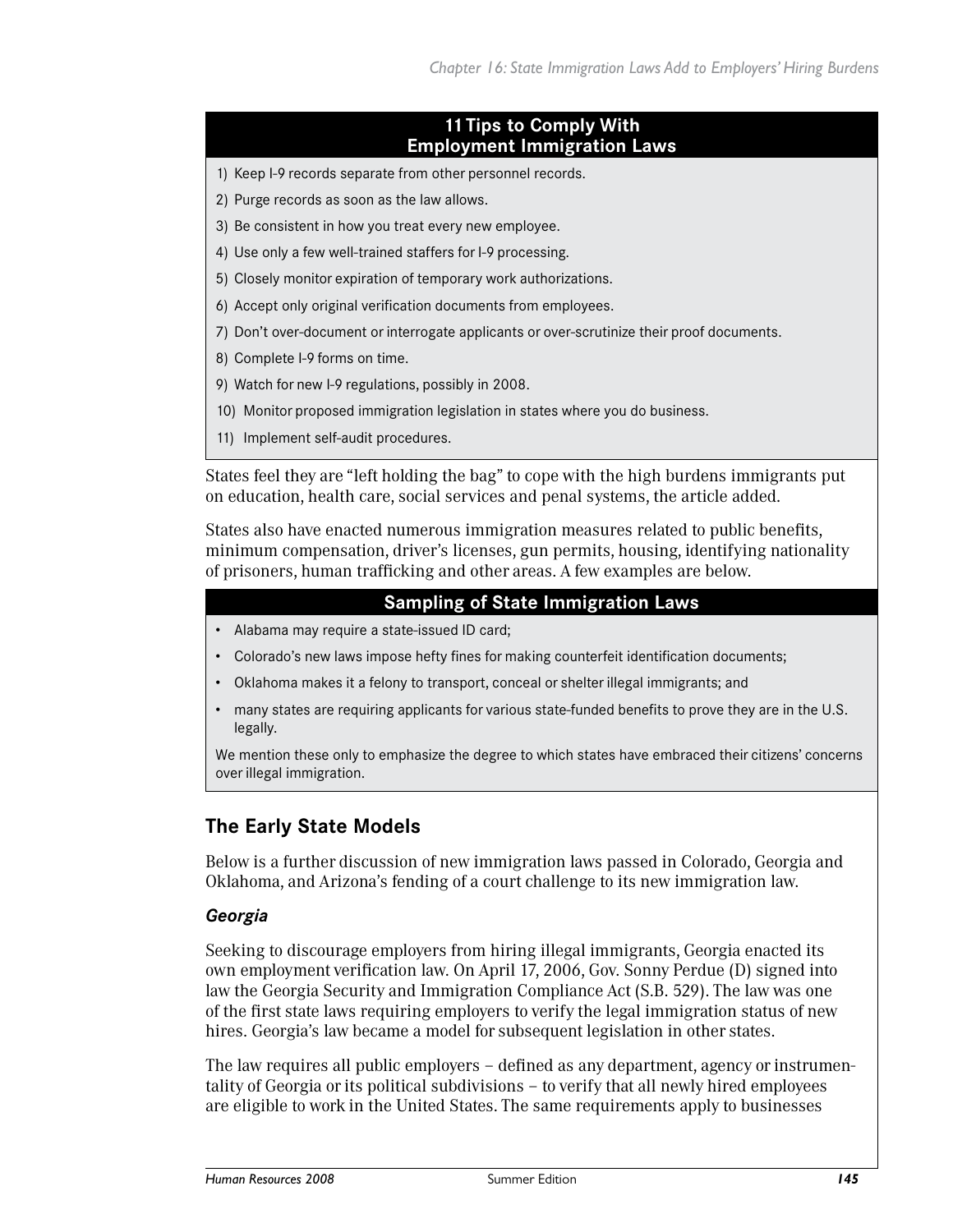contracting with state, county or municipal governments. The law applies to all contractors and their subcontractors, including contract employees, staffing agencies and "any contractor regardless of tier."

The law's effective date phases in as follows:

- effective July 1, 2007, for public employers, contractors and subcontractors with 500 or more employees;
- effective July 1, 2008, for public employers, contractors and subcontractors with 100 to 499 employees; and
- effective July 1, 2009, for all other public employers, contractors and subcontractors.

To verify worker eligibility, Georgia requires the employer to register for and use a "federal work authorization program," meaning the E-Verify program operated by USCIS and the Social Security Administration.

For state income tax purposes, Georgia public employers, contractors and subcontractors may not claim wages of \$600 or more as a deductible business expense for any ineligible employee hired on or after Jan. 1, 2008. State income taxes must be withheld on any payments to an individual to be reported on IRS Form 1099 if that person does not have federally approved identification or a valid license or identification card from the Georgia Department of Driver Services.

Rules necessary for administering and enforcing the law have been published on the Georgia Department of Labor's Web site (*http://www.dol.state.ga.us/pdf/rules/300\_10\_ 1.pdf*). Some of the key provisions follow (see box).

# **Key Provisions of Georgia's Immigration Law**

- Public employers must include the law's requirements in their contracts for performance of services in Georgia.
- Companies holding public contracts must sign a compliance affidavit and must agree to secure affidavits of compliance from any subcontractors.
- Each public employer must certify its registration and participation in E-Verify with its agency head.
- Each public employer must designate an individual to monitor new employee work eligibility verification.
- The state Department of Labor is directed to review compliance through random audits of public employers, their contractors and subcontractors.
- Public employers and contractors are required to "keep true and accurate records of all documents utilized to accomplish and substantiate such compliance." This language has some ambiguities, but appears to require that the employer must keep copies of all documents the employee presented to establish identity and eligibility.

## *Colorado*

After a special session of the Colorado legislature in July 2006, Gov. Bill Owens (D) signed a sweeping series of tough immigration laws. Among them is the Colorado Employment Verification Law (H.R. 1017), which requires employers to verify a new hire's legal status. Going further than the Georgia law it emulated, Colorado's law applies to all public and private employers transacting business in the state.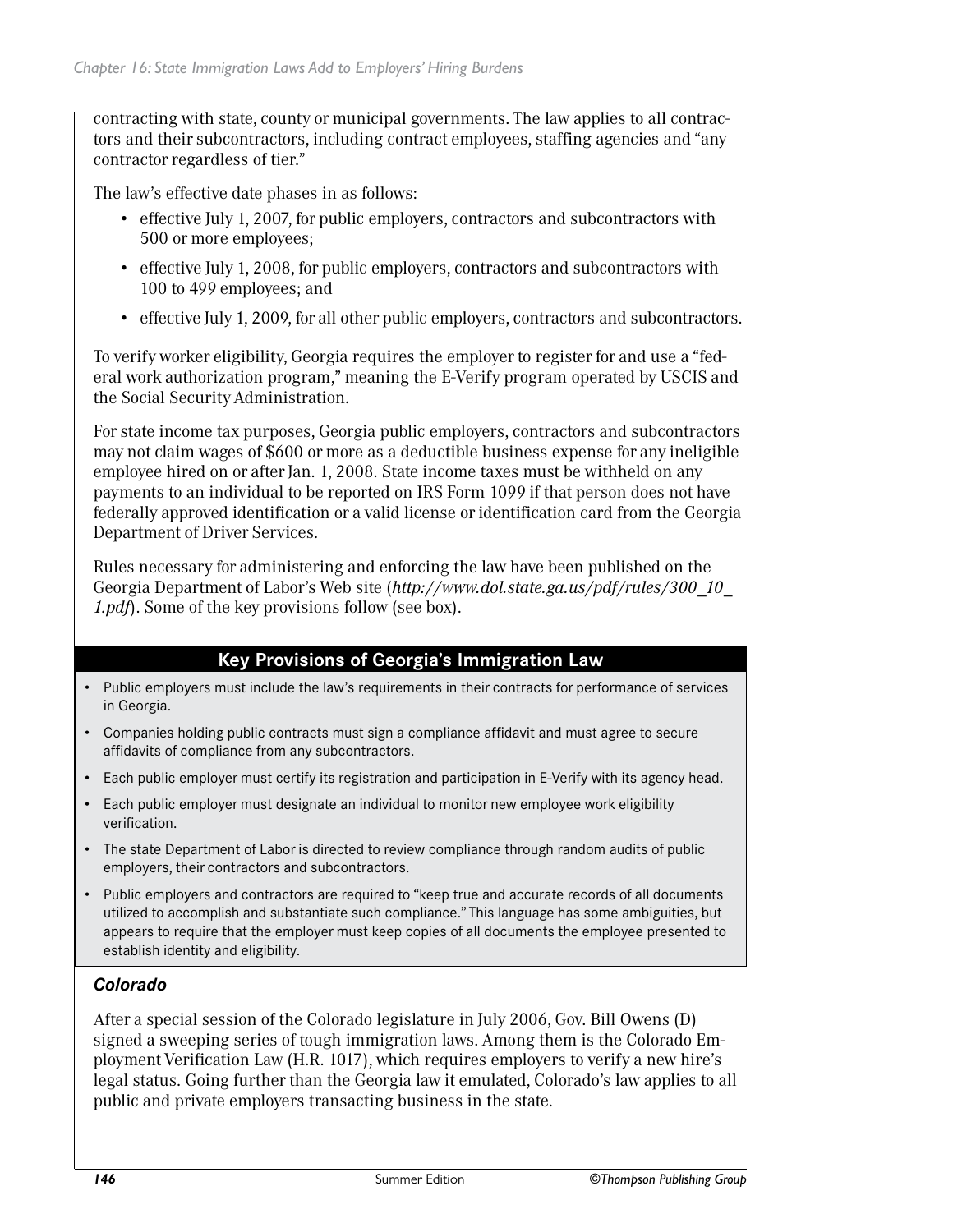A separate law discussed below, the Colorado Illegal Aliens and Public Contracts for Services Law (Public Contracts Law; H.R. 1343), also applies to public employers and their contractors or subcontractors.

H.R. 1017 establishes penalties for employers that show "reckless disregard" by failing to submit required documents or submitting fraudulent documentation. The fines are up to \$5,000 for the first violation and up to \$25,000 for subsequent violations. The law applies to employees hired on or after Jan. 1, 2007. A special Employment Verification Complaint Form is available at the Colorado Department of Labor's Web site (http://www.coworkforce. com/lab/evr/); anyone desiring to report employers that are violating the law can use it.

Within 20 days of hiring a new employee, the employer must affirm in writing that it has:

- 1) examined the legal work status of the newly hired employee;
- 2) retained file copies of federally required identification documents;
- 3) not altered or falsified the identification documents; and
- 4) not knowingly hired an unauthorized alien.

At first, the state required no new paperwork for H.R. 1017 compliance, leaving the impression that the federal Form I-9 provided sufficient affirmation. Then the Colorado Department of Labor added a new "sample" form, called Affirmation of Legal Work Status, on its Web site (http://www.coworkforce.com/lab/AffirmationForm.pdf). Helpful fact sheets about both laws are also available on the Web site: H.R. 1017 at http://www.coworkforce. com/lab/FactSheet1017.pdf and the Public Contracts Law at http://www.coworkforce. com/lab/FactSheet1343.pdf.

H.R. 1017 requires employers to keep copies of the identification documents they use in complying with the federal Form I-9. The copies must be retained for the duration of the individual's employment.

Colorado, without the Georgia law's ambiguity, specifically requires employers to make copies of the documents a new hire provides to prove identity and employability. HR professionals should base their procedures on the fact that Colorado and, apparently, Georgia, go beyond the federal requirements of IRCA, which makes copying documents and retaining copies optional.

After a referendum was passed in November 2006, Colorado — like Georgia — now prohibits employers from deducting payroll expenses for workers whose status is not verified. In Referendum H, voters were asked, "Should employers who cannot verify an employee is a legal U.S. resident be prohibited from claiming that employee's wages as a deductible business expense?" Slightly over half of voters answered affirmatively. The deduction test is now effective for employees hired on or after Jan. 1, 2008, and who were paid \$600 or more in one year.

The aforementioned Public Contracts Law (H.R. 1343) provides that state agencies and political subdivisions of the state cannot enter into contracts with any entity that hires unauthorized workers. The law applies to contracts executed or renewed on or after Aug. 8, 2006. A complaint form is available for anyone desiring to report contractors or subcontractors who may be violating the law.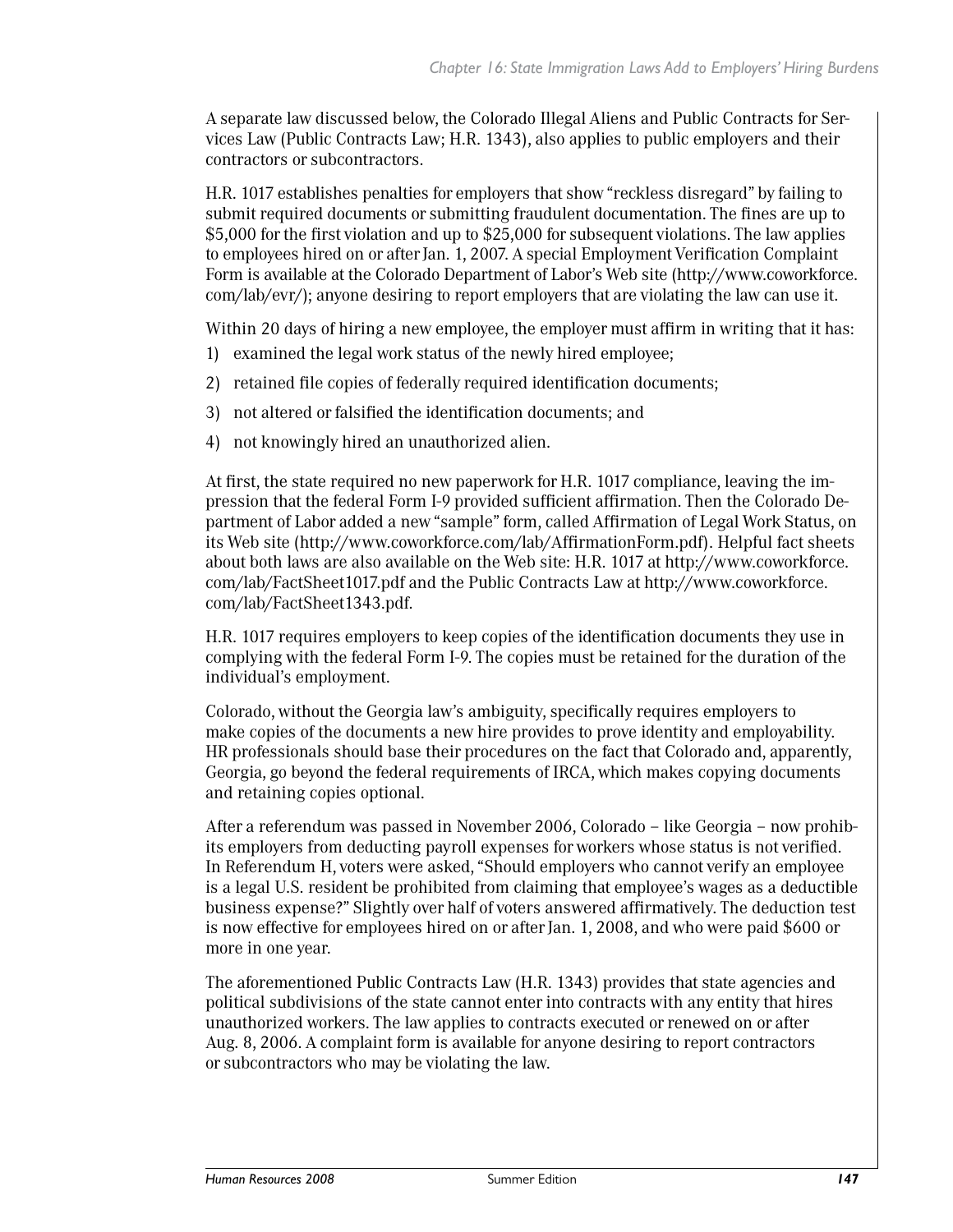The Public Contracts Law requires employers to certify that they are participating in the E-Verify program. H.R. 1017 does not require participation in E-Verify.

According to the *Rocky Mountain News* (Dec. 12, 2006), that apparent contradiction arose because lawmakers heard reports of E-Verify's accuracy shortcomings after the Public Contracts Law had already been passed. Consequently, when lawmakers wrote H.R. 1017, they replaced E-Verify provisions with the affirmation requirements.

## *Arizona Wins Twice in Federal Court*

Arizona was the first state to make revocation of an employer's business license a penalty for knowingly or intentionally hiring unauthorized workers. Like Colorado, Arizona also requires that every employer must enroll in and use the E-Verify employment verification system for all new hires. So far, Arizona's law has survived legal challenges.

The Legal Arizona Workers Act (LAWA) was effective for employees hired on or after Jan. 1, 2008, but the state promised no enforcement until March 1, 2008. The E-Verify requirement was placed on hold following a lawsuit by various organizations, including the Arizona Chamber of Commerce, contesting LAWA's legality.

A federal judge refused to grant an injunction for the plaintiffs in December 2007. Two months later, the same judge rejected other aspects of the legal challenge. The judge ruled that LAWA's E-Verify mandate does not conflict with Congress' objectives.

In a landmark decision, Judge Neil Wake wrote:

Because E-Verify remains voluntary at the national level, the I-9 process is still the main employment verification process used by employers. However, the I-9 system has been thoroughly defeated by document and identity fraud, allowing upwards of 11 million unauthorized workers to gain employment in the United States labor force, with the number increasing at about a half a million a year. [LAWA] is a conscious attempt to address this problem at the state level by imposing sanctions by 'licensing and similar laws' upon those who employ unauthorized aliens, as expressly permitted by IRCA. Under the Act, county attorneys may bring suit in the Superior Court of Arizona against employers for intentionally or knowingly employing unauthorized aliens. An employer found liable faces possible suspension or revocation of its business licenses, and it can be ordered to file quarterly reports of new hires and to file an affidavit that it has terminated all unauthorized aliens.

Federal policy encourages the utmost use of E-Verify. The Act effectively increases employer use of the system with no evidence of surpassing logistical limits, and it does so in the context of a licensing sanction law that is within the police power of the states as expressly recognized by IRCA.

Plaintiffs are appealing this decision in the 9th U.S. Circuit Court of Appeals.

Arizona's law has separate penalties for "knowing" versus "intentional" violators. Firsttime violators who knowingly employ unauthorized workers will be subject to a threeyear probationary period and may have their business licenses suspended for up to 10 days. For intentional violators, the penalties escalate to five years' probation and suspension of business license for a minimum of 10 days.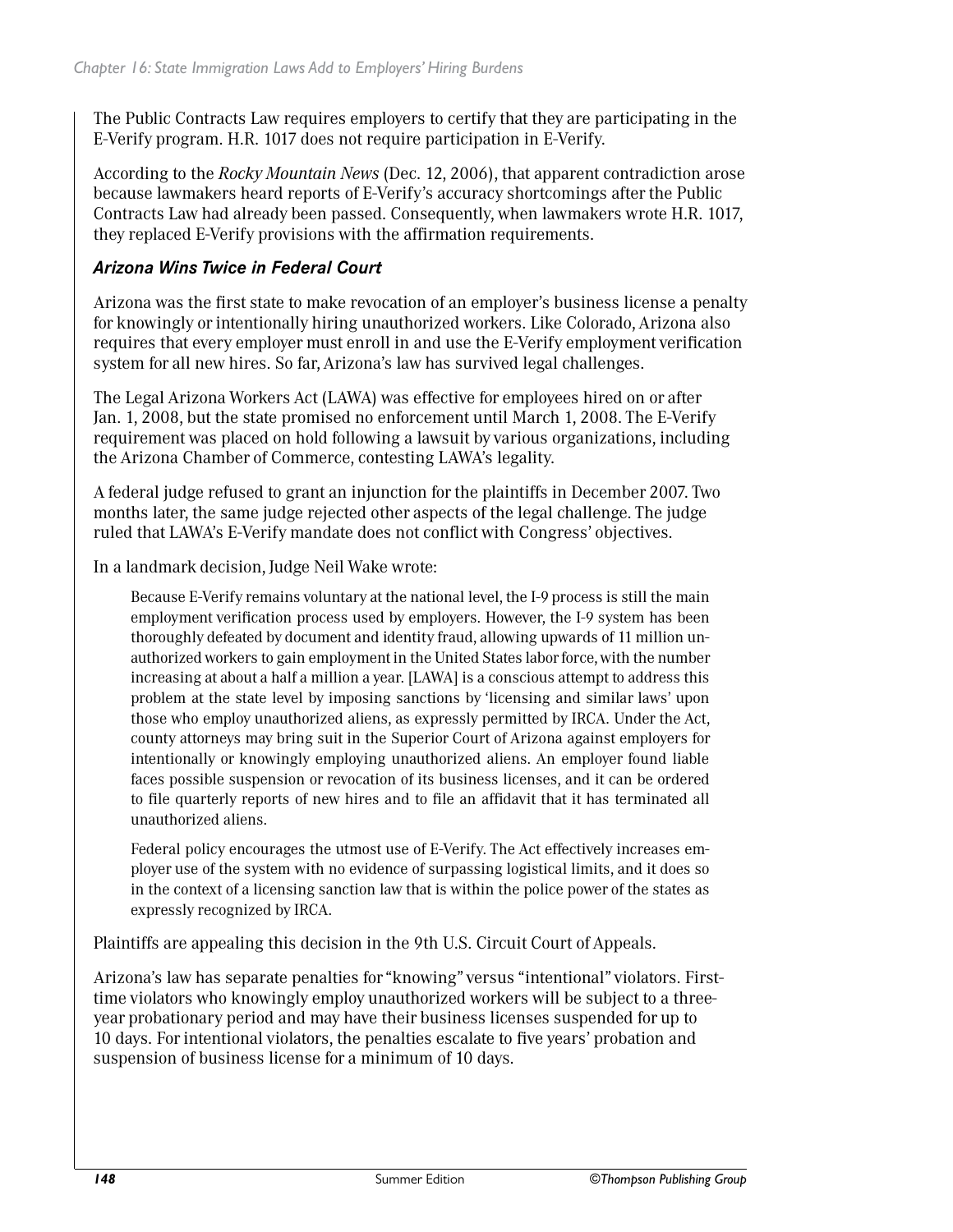# *Oklahoma*

The Oklahoma Taxpayer and Citizenship Protection Act of 2007 consolidated provisions on a variety of immigration topics into one legislative package. It is considered one of the nation's toughest immigration laws.

The law became effective on May 7, 2007, with the employment provisions going into effect July 1, 2008. Oklahoma's employment verification provisions are quite similar to Georgia's. The law requires public employers, their contractors and subcontractors to use a "status verification system," such as E-Verify or the SSN Verification System. The law applies only to contracts signed and employees hired after Nov. 1, 2007.

Oklahoma also allows a U.S. citizen who an employer has fired to file a discrimination suit if he or she can show the employer was employing an undocumented worker in a similar job at the time of discharge. But use of E-Verify gives the employer "safe harbor" from such suits.

# **State E-Verification Laws**

The table below provides a snapshot of which states, as of March 2008, are considering or have enacted legislation requiring employers to use a status verification system. Developments in this arena occur almost daily, so to determine the status of legislation in specific states, employers are advised to consult with immigration attorneys.

|                       | State requires or<br>incentivizes use of E-Verify<br>or similar system for state<br>agencies, contractors and<br>subcontractors | <b>State requires or incentivizes</b><br>use of E-Verify or similar<br>system for private-sector<br>employers |
|-----------------------|---------------------------------------------------------------------------------------------------------------------------------|---------------------------------------------------------------------------------------------------------------|
| Alaska                | Proposed                                                                                                                        |                                                                                                               |
| Arizona               | <b>Fnacted</b>                                                                                                                  | Enacted                                                                                                       |
| <b>Arkansas</b>       | Enacted                                                                                                                         |                                                                                                               |
| Colorado              | Enacted                                                                                                                         | Enacted                                                                                                       |
| <b>Florida</b>        | Proposed                                                                                                                        |                                                                                                               |
| Georgia               | Enacted                                                                                                                         |                                                                                                               |
| Idaho                 | Enacted                                                                                                                         |                                                                                                               |
| Indiana               |                                                                                                                                 | Proposed                                                                                                      |
| <b>Kansas</b>         |                                                                                                                                 | Proposed                                                                                                      |
| Kentucky              | Proposed                                                                                                                        |                                                                                                               |
| Louisiana             | Proposed                                                                                                                        |                                                                                                               |
| Maryland              | Proposed                                                                                                                        |                                                                                                               |
| Minnesota             | Enacted                                                                                                                         |                                                                                                               |
| <b>Missouri</b>       | Enacted                                                                                                                         | Proposed                                                                                                      |
| <b>North Carolina</b> | Enacted                                                                                                                         |                                                                                                               |
| Oklahoma              | Enacted                                                                                                                         |                                                                                                               |
| Pennsylvania          | Proposed                                                                                                                        |                                                                                                               |

# **States With Enacted or Proposed Legislation**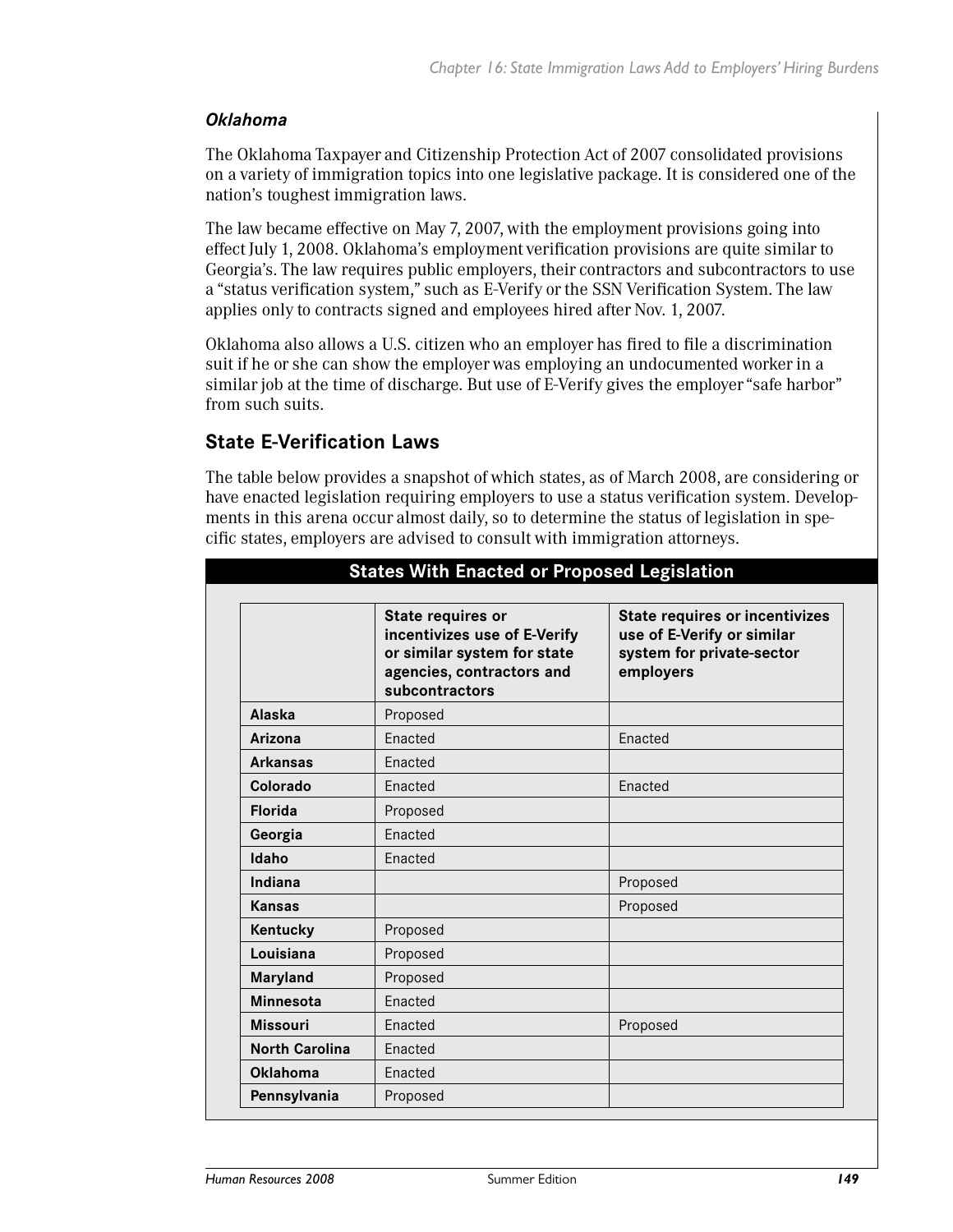| <b>States With Enacted or Proposed Legislation (continued)</b> |          |                 |  |  |  |
|----------------------------------------------------------------|----------|-----------------|--|--|--|
| Rhode Island                                                   | Proposed | Proposed        |  |  |  |
| <b>South Carolina</b>                                          | Proposed | Proposed        |  |  |  |
| Tennessee                                                      | Proposed | Enacted         |  |  |  |
| Texas                                                          | Proposed |                 |  |  |  |
| <b>Utah</b>                                                    | Enacted  |                 |  |  |  |
| Virginia                                                       | Proposed | Proposal killed |  |  |  |

# *Illinois Prohibits the E-Verify*

Frustrated with reports of E-Verify's error rates, Illinois lawmakers chose to prohibit employers in the state from using E-Verify until its accuracy rate reaches a threshold defined in the Illinois Right to Privacy in the Workplace Act (Workplace Act). Specifically, employers cannot enroll in E-Verify until the state is satisfied that, in 99 percent of cases, employers will receive notices of employee ineligibility (called tentative non-confirmations) within three days.

Once the standard has been met, an Illinois employer can use E-Verify, but it must complete a standard Illinois Department of Labor form. In addition, the employer must prominently post a notice to all applicants that the employer is enrolled in E-Verify.

The Workplace Act also directs the Illinois Department of Human Rights to establish an advisory council that will study the effects of E-Verify and other eligibility verification systems on the state's employers and employees. Using E-Verify before the benchmark has been met may subject the employer to penalties.

The federal government challenged Illinois in a suit it filed in September 2007, contending that the Illinois law seeks to override a federal law and prevent 750 existing E-Verify users in the state from further use of the program. The suit also claims that E-Verify already has a 93-percent success rate of delivering tentative non-confirmations within just one day.

Illinois suspended enforcement of the Workplace Act until April 15, 2008, to allow time for resolution of the suit. Meanwhile, the Illinois legislature is considering bills to amend the law, and employers can continue to enroll in and use E-Verify.

## *Other Enacted State Requirements on Employment Eligibility*

- **Arkansas:** Requires businesses with public contracts exceeding \$25,000 to provide certification that all employees are legally authorized to work in the United States.
- **Hawaii**: H.B. 1750 requires states and counties to hire only citizens, nationals or permanent resident aliens, or those eligible for unrestricted employment in the United States.
- **Iowa**: S.B. 562 requires businesses receiving economic development aid from the state to provide periodic assurances that workers are legally employed.
- **Louisiana**: Any state agency can investigate the hiring practices of a contractor suspected of employing unauthorized workers, if that contractor employs more than 10 people. Once notified of violations by a state agency or a private party,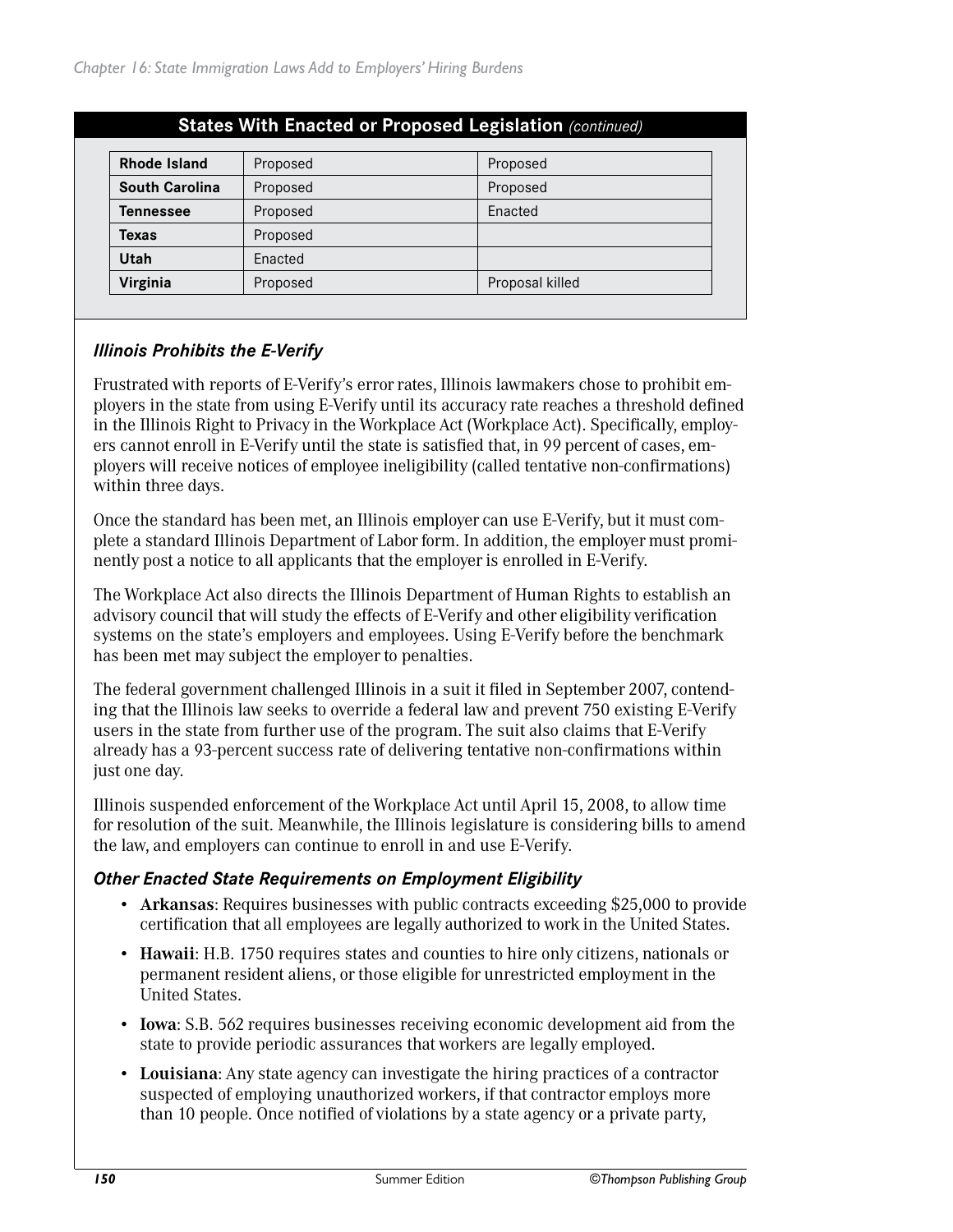the state attorney general or a district attorney can order the employer to fire undocumented workers. An employer that does not comply within 10 days can be fined up to \$10,000.

- **Massachusetts**: By executive order, any business seeking a contract with state agencies in the executive branch must certify that it will not use unauthorized workers.
- **Michigan**: Requires state agencies to consider legal residency status of workers, among other factors, in awarding state contractors.
- **Minnesota**: Requires executive branch employers and contractors with state contracts of \$50,000 or more to use E-Verify. By executive order issued in January 2008, any state agency hiring executive-branch employees and all companies with public contracts worth more than \$50,000 in the state must use E-Verify.
- **Tennessee**: H.B. 729, which went into effect Jan. 1, 2008, penalizes employers who knowingly hire illegal immigrants. The law does not require E-Verify, but has a strong incentive for companies to use it by providing a "safe harbor" from sanctions for E-Verify subscribers. H.B. 0111 is another series of requirements, effective Jan. 1, 2007, for state agencies and contractors prohibiting use of unauthorized workers in the performance of state contracts for goods and services. Any employer of illegal workers can be fined, imprisoned or lose its business license. H.B. 0111 prevents any person from contracting, or bidding a contract, for a period of one year after being caught hiring illegal workers. The law also requires those who contract or bid on contracts with the state to attest that they will not knowingly use the services of illegal immigrants. H.B. 0111 provides for random checks of contractor compliance. •
- **Texas**: Effective Jan. 1, 2008, the state penalizes employers that employ illegal im-• migrants by disallowing deductions of any compensation as a business expense for state income tax purposes. Texas also requires a business receiving public subsidies to certify that it does not employ unauthorized workers.
- **West Virginia**: S.B. 70 prohibits any employer from knowingly employing an unauthorized worker and requires employers to verify the employment eligibility of new hires. Penalties for violators include fines, imprisonment and revocation of business licenses.

# **States to Watch**

Tracking state-level immigration employment reforms nationwide is difficult because proposed laws are a moving target in many states. Here is a sampling of bills that legislatures in several states considered in the early months of 2008.

- **Alabama**: S.B. 426 appears to be even more comprehensive and stricter than Oklahoma's Taxpayer and Citizenship Protection Act of 2007. Among S.B. 426's requirements: Beginning Jan. 1, 2010, employers must verify that all new employees have either a valid Alabama driver's license, a valid Alabama non-driver ID card or a newly created "Alabama verified employee identification card."
- **Florida**: Bills in the Florida House and Senate would prohibit awarding state construction contracts to contractors that do not use E-Verify.
- **Kansas**: A bill is being considered that would mandate use of E-Verify by all employers, with violators subject to business licenses revocation.
- **Kentucky**: House bills being considered include H.B. 95 and H.B. 304. H.B. 95 would prohibit employers from employing illegal aliens, impose graduated penalties up to the loss of business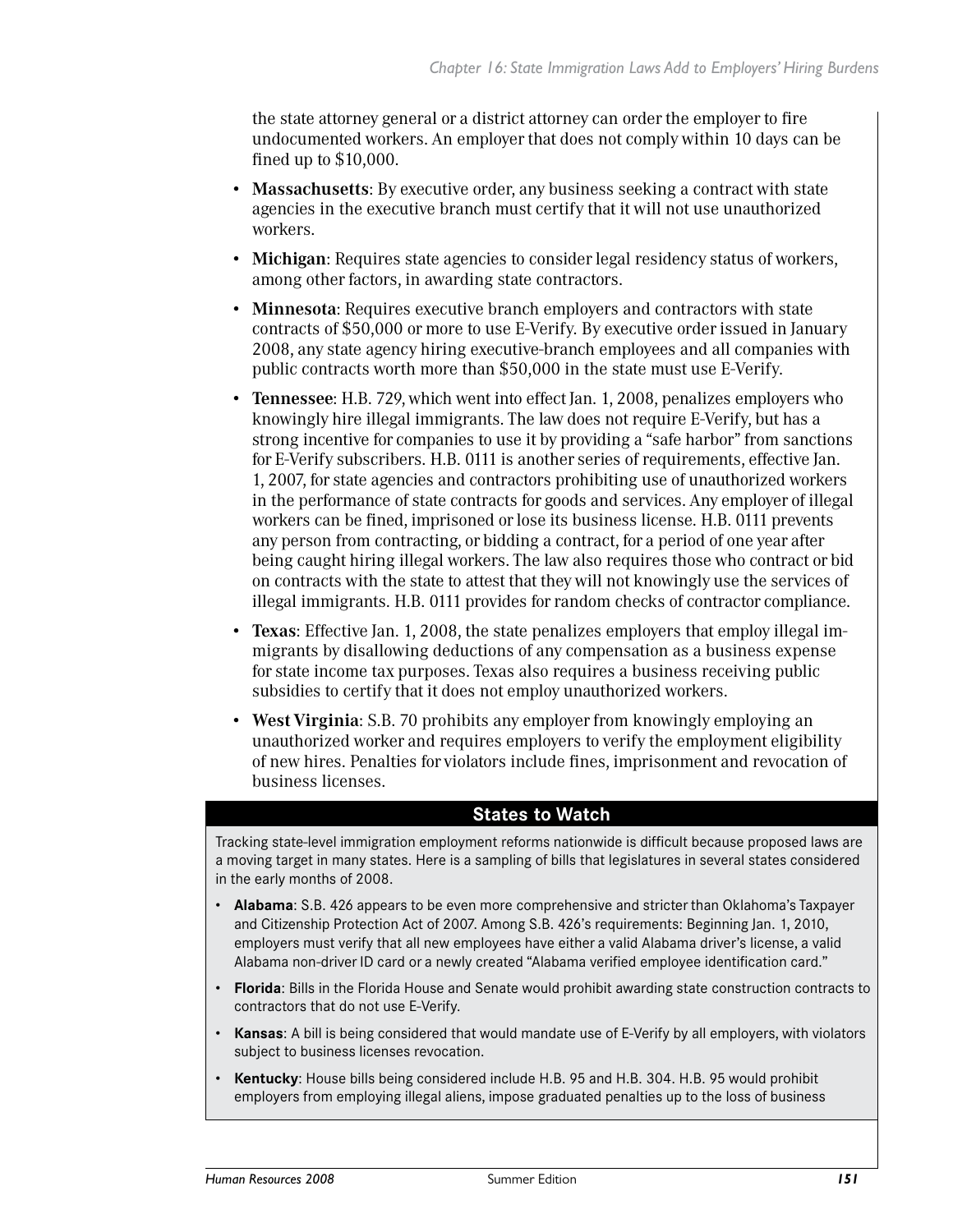## **States to Watch** *(continued)*

licenses for violators after Jan. 1, 2009, and require using a federal work authorization verification system. H.B. 304 would prohibit intentional employment of illegal aliens by contractors for any public entity. First-time violators could be ordered to fire illegal workers and file quarterly reports during a probationary period; further violations during a probationary period could result in the employer losing its business license.

- **Indiana**: Several bills are being considered, including a House bill with a three-tiered penalty system for employers that hire illegal immigrants after July 1, 2009. S.B. 335, which requires the use of E-Verify, applies to all employers. Some of the bills may end up with a provision to revoke the business license of any company that knowingly hires illegal immigrants.
- **Missouri**: Several bills have been introduced requiring employers to use E-Verify. One bill provides for "safe harbor" incentives, rather than a mandate, to use the program.
- **South Carolina**: A House bill requires businesses contracting with state or local governments to use E-Verify. The Senate's bill would apply to all employers. Senators are debating an amendment to include E-Verify as one of the options employers have for verifying employment eligibility. (Other proposed verification options include a South Carolina driver's license and a new S.C. I-9 Form.)

## *Compliance for Multi-state Employers*

A company with employees in multiple states, or contracts in multiple states, should determine how it can comply with a bewildering, ever-changing labyrinth of state and federal regulations.

The greater the variety and number of state laws with which one must deal — even if it is just for sporadic hiring needs in distant branches — the more complex the compliance burden will be. Large companies operating in many states probably will not find a straightforward eligibility verification process that can minimize risk, startup effort, training needs and administrative costs.

Consider, for example, a hypothetical company headquartered in Colorado, with plants in Oklahoma and Illinois; with sales offices in Alabama, Arizona, Indiana, Texas and West Virginia; and with state contracts in Arizona, Florida, Georgia, Kentucky and North Carolina.

To frame its options, management first will need to analyze the legislative landscape of all states where the company has public contracts or may hire new employees. Some of the states will require use of E-Verify; others may forbid it. Some states will require the company to maintain copies of worker-supplied verification documents, thereby increasing administrative costs and opening the door to audit violations. And states will have their own compliance requirements and forms for public contractors.

Obviously, employers that need a state-by-state approach to compliance face a difficult situation. Even if an employer strives to stay up to date on laws in all states in which it hires employees or bids on public contracts, there may be pitfalls and consequences, such as:

- vulnerability to legal technicalities and vague, yet-to-be interpreted areas of the various laws;
- potential delays due to capacity limitations of E-Verify; •
- impaired ability to compete with less-restricted employers in other states;
- potentially heavy and unexpected administrative burdens; •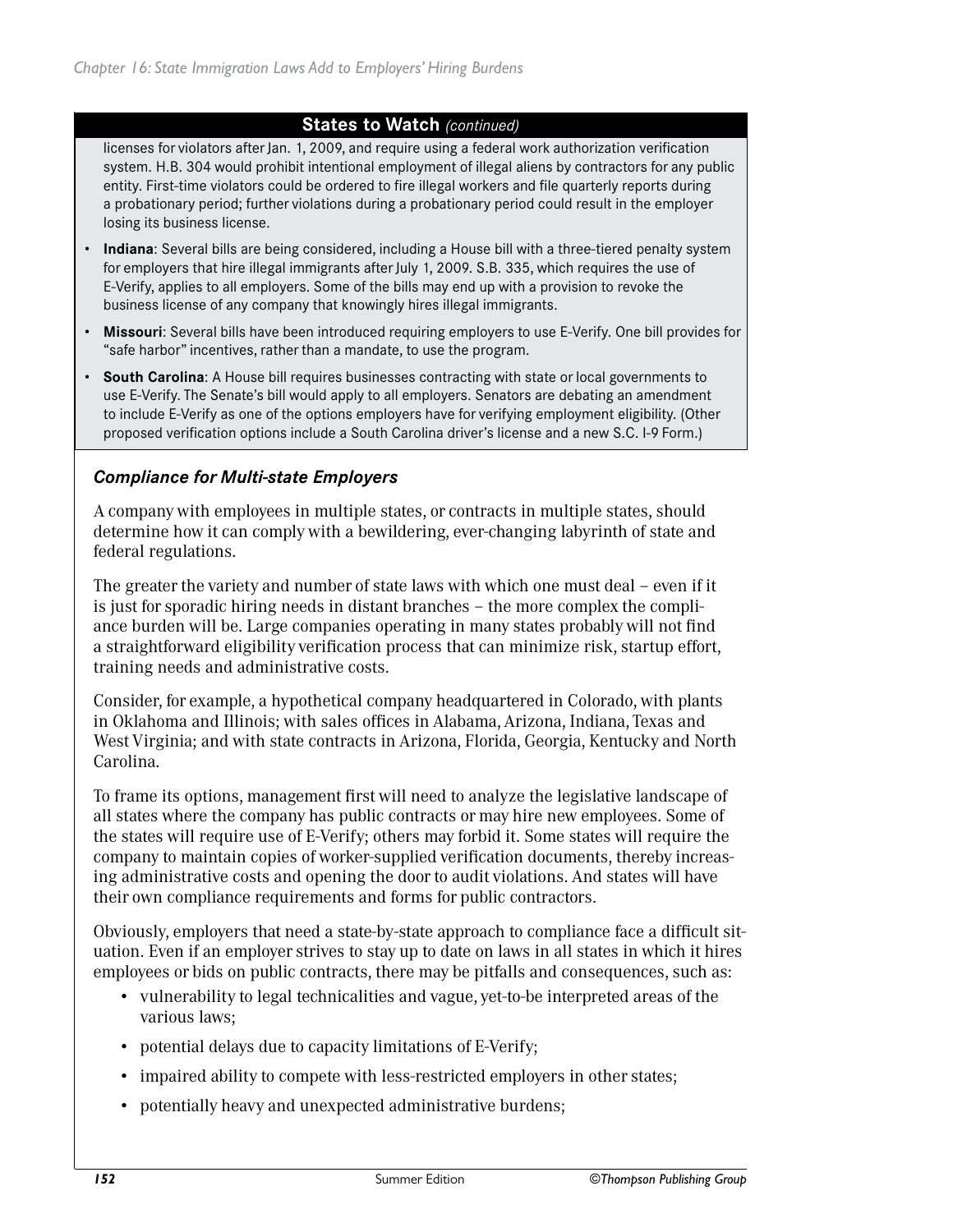- risk of process errors and inconsistencies; and
- conflicting statutes.

# **Next Steps**

Given the unsettled situation in many states, employers throughout the United States have a number of issues to consider regarding the E-Verify program.

## *Should Your Company Sign Up for E-Verify?*

Under what circumstances should a company implement E-Verify company-wide, use it only for some sites or not use it at all? Different factors will apply to any company's decision. Here are some of the pros and cons to be considered:

*Pros:*

- 1) Most employers find that E-Verify is easy to use and does not overburden their staff.
- 2) Using E-Verify is free for employers.
- 3) E-Verify eliminates most no-match letters.
- 4) Correct use of E-Verify gives employers a "safe harbor" from being prosecuted for hiring illegal workers.
- 5) Upgrades are expected to improve E-Verify's rate of automated confirmations.
- 6) Employers can opt to use E-Verify at selected sites instead of company-wide. For example, an employer might decide to use E-Verify only at locations with high turnover, high employment or high numbers of no-match letters.
- 7) Society benefits from widespread use of electronic verification. It is a cornerstone in efforts to keep U.S. employment opportunities from being a "magnet" for more illegal immigrants.

#### *Cons:*

- 1) Data errors can have tragic consequences. A survey revealed that 52 percent of E-Verify users experienced at least one case where a data error caused a "tentative non-confirmation." Since the onus is on workers to resolve non-confirmations, a simple data mistake can force an employer to terminate an eligible worker. Unlike SSA no-match letters, which give workers 90 days to resolve errors, E-Verify allows only eight days for employees to visit the appropriate government office to contest a non-confirmation.
- 2) E-Verify's "safe harbor" doesn't necessarily protect employers from discrimination or wrongful termination claims.
- 3) An unacceptably high percentage of queries involving non-citizens cannot be answered automatically.
- 4) E-Verify adds another layer to the employer's training and administration burdens.
- 5) Government efforts to increase E-Verify usage, if successful, could undermine the system's capacity to respond quickly and accurately.
- 6) For some queries, E-Verify gets information from the USCIS database, which still does not meet accuracy standards Congress set.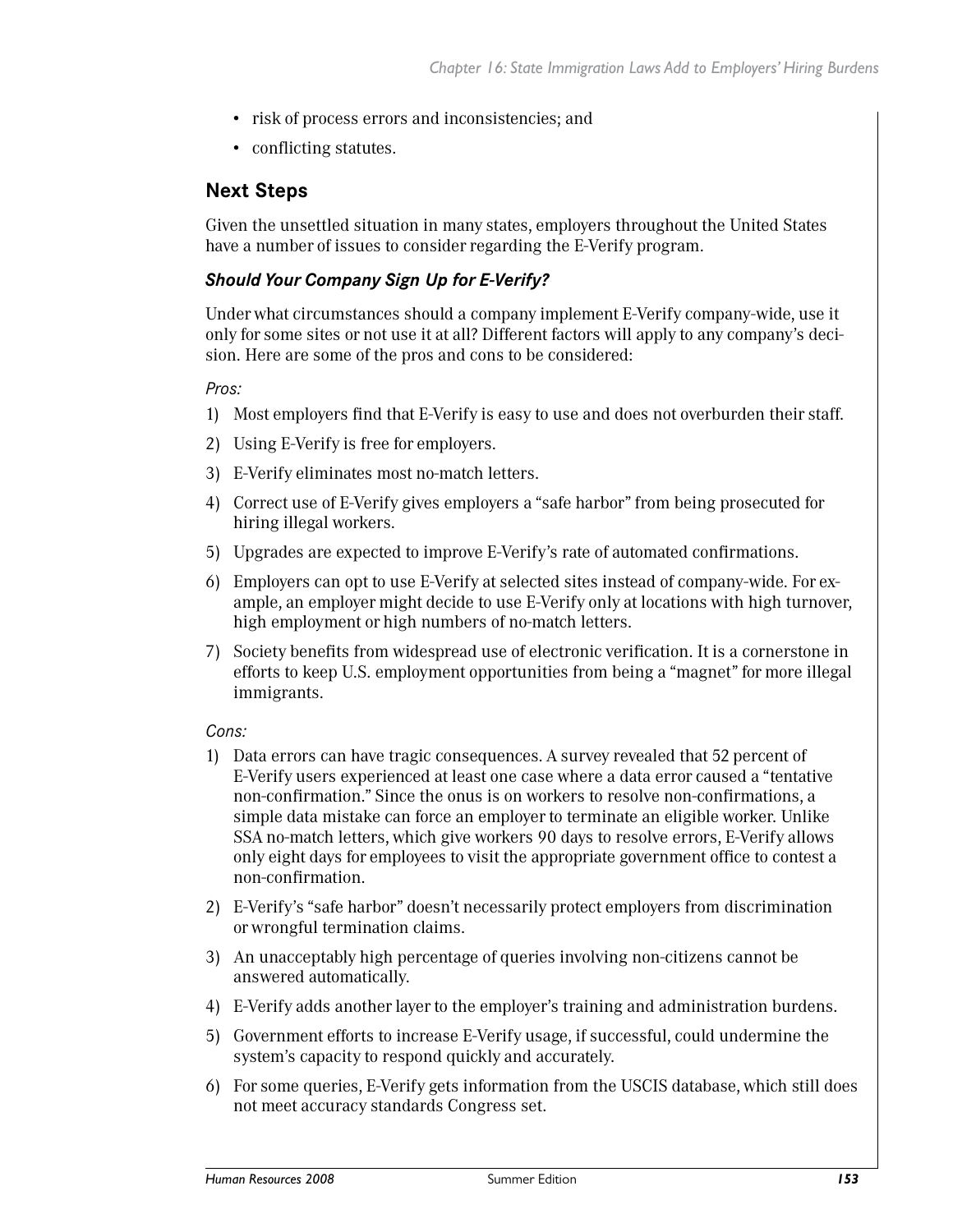- 7) From a societal perspective, success with electronic verification raises the value of efforts to circumvent the system, leading to more identity theft, better ID counterfeiting, and greater incentives to pay workers "off the books."
- 8) Civil liberty advocates warn that using E-Verify, even though it is not currently mandatory, can potentially undermine the privacy of law-abiding citizens and the security of their personal data.

# *Will Form I-9 and E-Verify Ultimately Be Replaced?*

Industry and professional associations are fighting the state-mandated use of E-Verify. The National Association of Manufacturers, National Association of Home Builders, National Franchisee Association and Society for Human Resource Management are among the organizations trying to stop the trend of states enacting a hodgepodge of different employment verification requirements. These and other organizations have joined together to lobby against uncoordinated state regulations, which they feel are hurting their ability to use consistent, efficient and lawful hiring policies.

These business and HR groups are supporting bills in Congress to replace E-Verify. The proposed New Employee Verification Act (NEVA), H.R. 5515, would mandate a universal electronic verification system that would not only replace E-Verify, but also eliminate the I-9 Form.

"Under the NEVA legislation, a new Electronic Employment Verification System would be based on the new hires registry database operated in each state," stated *Information Week*, Feb. 28, 2008. "The registry was established more than a decade ago as part of federal welfare reform and is already used by 90 percent of U.S. employers," according to a spokeswoman for Rep. Sam Johnson, (R.-Texas), sponsor of NEVA and ranking member of the House Social Security Subcommittee.

NEVA has opposition. Rep. Ken Calvert (R-Calif.), the sponsor of legislation that created the original Basic Pilot Program, contends that E-Verify is already working well, with instant responses to 93 percent of employer queries, and is continually being improved. A bill Calvert introduced (H.R. 5596) would make E-Verify mandatory and would require the largest businesses to be in compliance within one year.

## *Be Careful Swimming in Murky Waters*

For employers with a relatively small, stable workforce located in one or a few states, compliance may be easy to achieve.

Large, multistate employers trying to navigate or monitor the labyrinth of federal and state employment laws and regulations will soon be mired in a legal minefield of enacted legislation — some with provisions now in effect, others with provisions scheduled to take effect at various future dates, and still others in limbo pending judicial decisions. Compounding the confusion, employers must deal with contradictory provisions of the various laws, unclear or yet-to-be-issued regulations, unanswered questions and unforeseen pitfalls. And that's before a multitude of proposed laws are brought into the picture.

With such complicated issues, clear answers to your specific circumstances may require counsel from experts in employment and immigration law.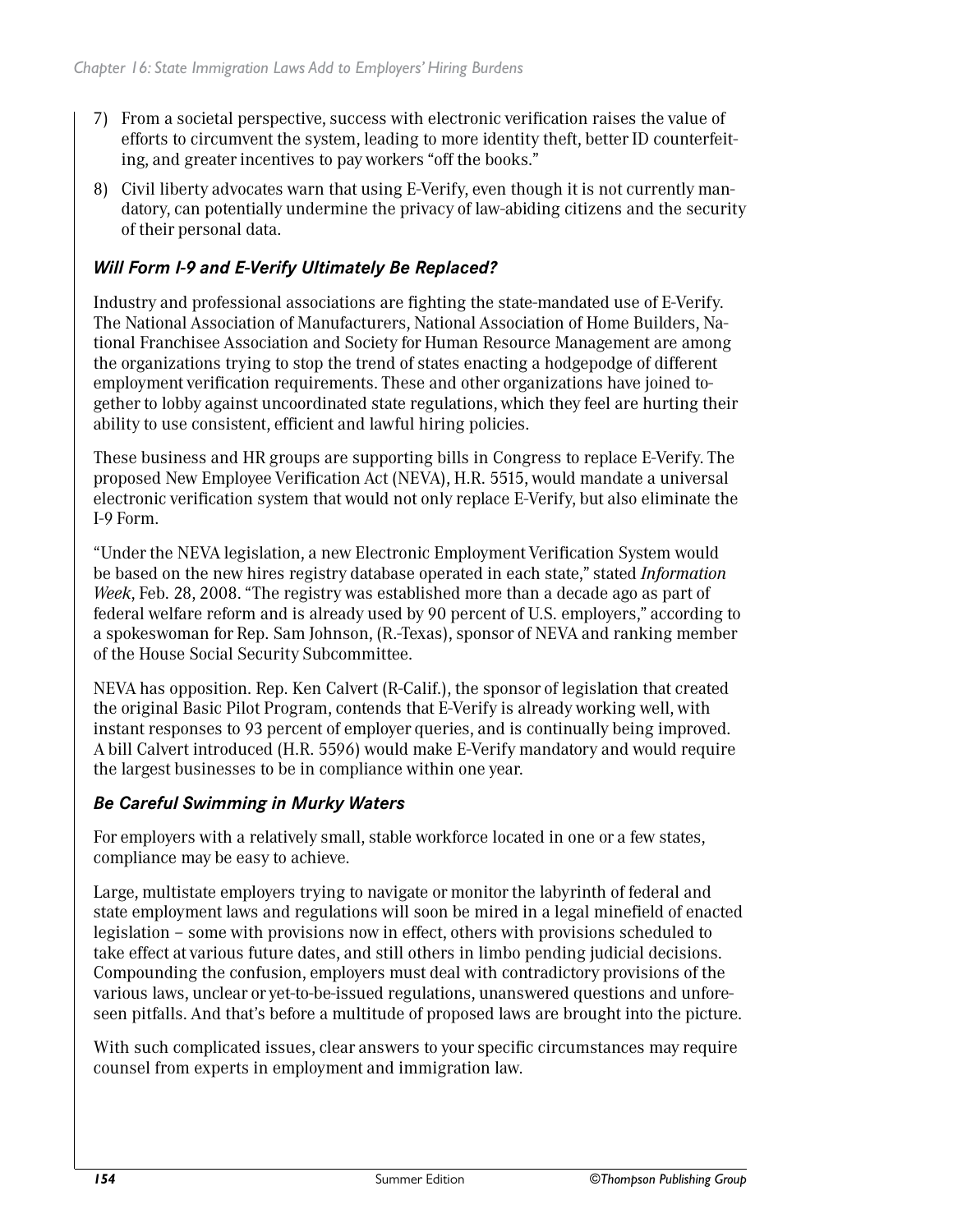# **New Form I-9**

## **Department of Homeland Security**

U.S. Citizenship and Immigration Services

**Form I-9, Employment Eligibility Verification** OMB No. 1615-0047; Expires 06/30/08

#### **Please read all instructions carefully before completing this form. Instructions**

**Anti-Discrimination Notice.** It is illegal to discriminate against any individual (other than an alien not authorized to work in the U.S.) in hiring, discharging, or recruiting or referring for a fee because of that individual's national origin or citizenship status. It is illegal to discriminate against work eligible individuals. Employers **CANNOT** specify which document(s) they will accept from an employee. The refusal to hire an individual because the documents presented have a future expiration date may also constitute illegal discrimination.

#### **What Is the Purpose of This Form?**

The purpose of this form is to document that each new employee (both citizen and non-citizen) hired after November 6, 1986 is authorized to work in the United States.

#### **When Should the Form I-9 Be Used?**

All employees, citizens and noncitizens, hired after November 6, 1986 and working in the United States must complete a Form I-9.

#### **Filling Out the Form I-9**

**Section 1, Employee:** This part of the form must be completed at the time of hire, which is the actual beginning of employment. Providing the Social Security number is voluntary, except for employees hired by employers participating in the USCIS Electronic Employment Eligibility Verification Program (E-Verify). **The employer is responsible for ensuring that Section 1 is timely and properly completed.**

**Preparer/Translator Certification.** The Preparer/Translator Certification must be completed if **Section 1** is prepared by a person other than the employee. A preparer/translator may be used only when the employee is unable to complete **Section 1**  on his/her own. However, the employee must still sign **Section 1** personally.

**Section 2, Employer:** For the purpose of completing this form, the term "employer" means all employers including those recruiters and referrers for a fee who are agricultural associations, agricultural employers or farm labor contractors.

Employers must complete **Section 2** by examining evidence of identity and employment eligibility within three (3) business days of the date employment begins. If employees are authorized to work, but are unable to present the required document(s) within three business days, they must present a receipt for the application of the document(s) within three business days and the actual document(s) within ninety (90) days. However, if employers hire individuals for a duration of less than three business days, **Section 2** must be completed at the time employment begins. **Employers must record:** 

- **1.** Document title;
- **2.** Issuing authority;
- **3.** Document number;
- **4.** Expiration date, if any; and
- **5.** The date employment begins.

Employers must sign and date the certification. Employees must present original documents. Employers may, but are not required to, photocopy the document(s) presented. These photocopies may only be used for the verification process and must be retained with the Form I-9. **However, employers are still responsible for completing and retaining the Form I-9.**

**Section 3, Updating and Reverification:** Employers must complete **Section 3** when updating and/or reverifying the Form I-9. Employers must reverify employment eligibility of their employees on or before the expiration date recorded in **Section 1**. Employers **CANNOT** specify which document(s) they will accept from an employee.

- **A.** If an employee's name has changed at the time this form is being updated/reverified, complete Block A.
- **B.** If an employee is rehired within three (3) years of the date this form was originally completed and the employee is still eligible to be employed on the same basis as previously indicated on this form (updating), complete Block B and the signature block.
- **C.** If an employee is rehired within three (3) years of the date this form was originally completed and the employee's work authorization has expired **or** if a current employee's work authorization is about to expire (reverification), complete Block B and:
	- **1.** Examine any document that reflects that the employee is authorized to work in the U.S. (see List A **or** C);
	- **2.** Record the document title, document number and expiration date (if any) in Block C, and
	- **3.** Complete the signature block.

Form I-9 (Rev. 06/05/07) N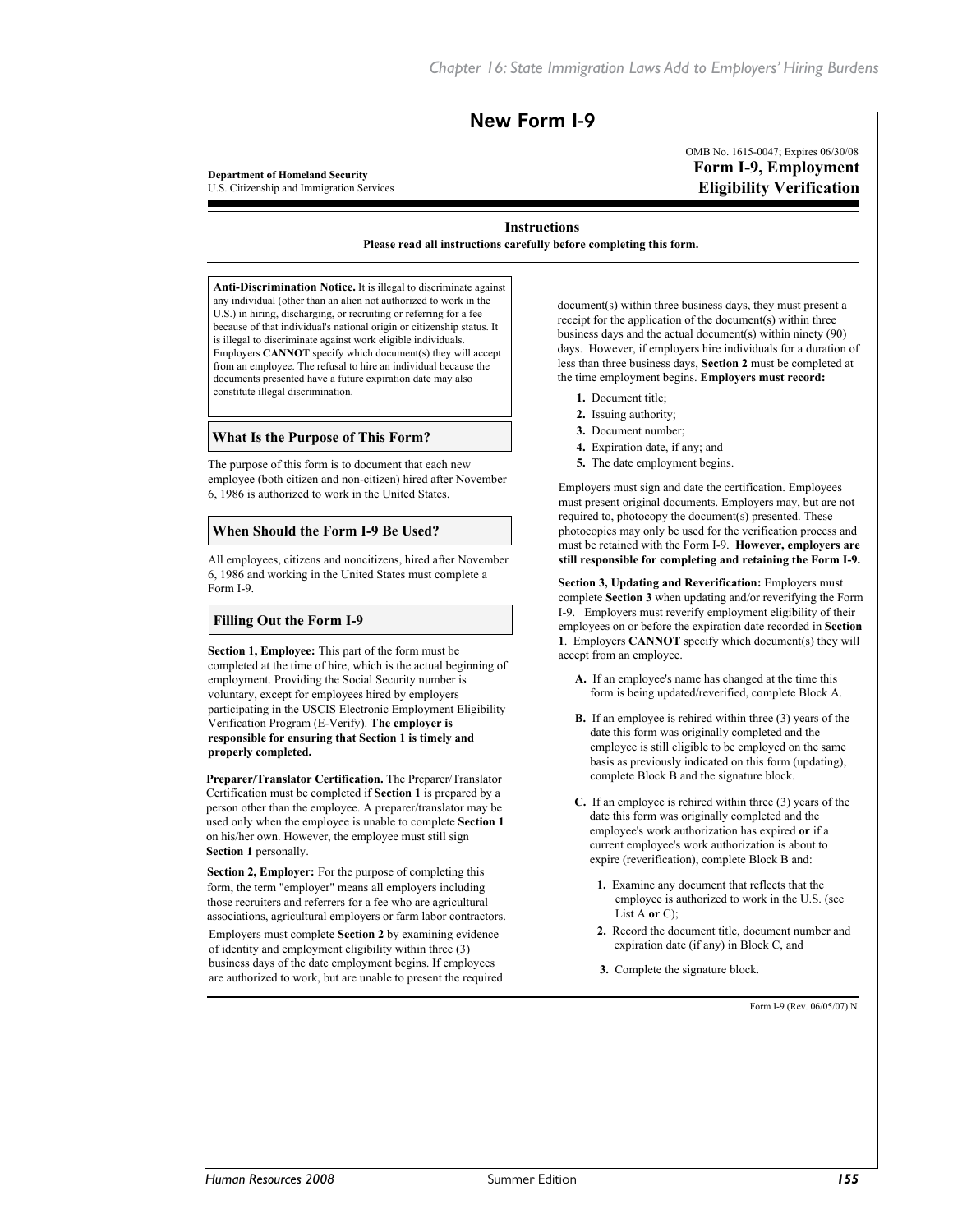#### **What Is the Filing Fee?**

There is no associated filing fee for completing the Form I-9. This form is not filed with USCIS or any government agency. The Form I-9 must be retained by the employer and made available for inspection by U.S. Government officials as specified in the Privacy Act Notice below.

#### **USCIS Forms and Information**

To order USCIS forms, call our toll-free number at **1-800-870- 3676**. Individuals can also get USCIS forms and information on immigration laws, regulations and procedures by telephoning our National Customer Service Center at **1-800- 375-5283** or visiting our internet website at **www.uscis.gov**.

#### **Photocopying and Retaining the Form I-9**

A blank Form I-9 may be reproduced, provided both sides are copied. The Instructions must be available to all employees completing this form. Employers must retain completed Forms I-9 for three (3) years after the date of hire or one (1) year after the date employment ends, whichever is later.

The Form I-9 may be signed and retained electronically, as authorized in Department of Homeland Security regulations at 8 CFR § 274a.2.

#### **Privacy Act Notice**

The authority for collecting this information is the Immigration Reform and Control Act of 1986, Pub. L. 99-603 (8 USC 1324a).

This information is for employers to verify the eligibility of individuals for employment to preclude the unlawful hiring, or recruiting or referring for a fee, of aliens who are not authorized to work in the United States.

This information will be used by employers as a record of their basis for determining eligibility of an employee to work in the United States. The form will be kept by the employer and made available for inspection by officials of U.S. Immigration and Customs Enforcement, Department of Labor and Office of Special Counsel for Immigration Related Unfair Employment Practices.

Submission of the information required in this form is voluntary. However, an individual may not begin employment unless this form is completed, since employers are subject to civil or criminal penalties if they do not comply with the Immigration Reform and Control Act of 1986.

#### **Paperwork Reduction Act**

We try to create forms and instructions that are accurate, can be easily understood and which impose the least possible burden on you to provide us with information. Often this is difficult because some immigration laws are very complex. Accordingly, the reporting burden for this collection of information is computed as follows: **1)** learning about this form, and completing the form, 9 minutes; **2)** assembling and filing (recordkeeping) the form, 3 minutes, for an average of 12 minutes per response. If you have comments regarding the accuracy of this burden estimate, or suggestions for making this form simpler, you can write to: U.S. Citizenship and Immigration Services, Regulatory Management Division, 111 Massachusetts Avenue, N.W., 3rd Floor, Suite 3008, Washington, DC 20529. OMB No. 1615-0047.

**EMPLOYERS MUST RETAIN COMPLETED FORM I-9 PLEASE DO NOT MAIL COMPLETED FORM I-9 TO ICE OR USCIS** Form I-9 (Rev. 06/05/07) N Page 2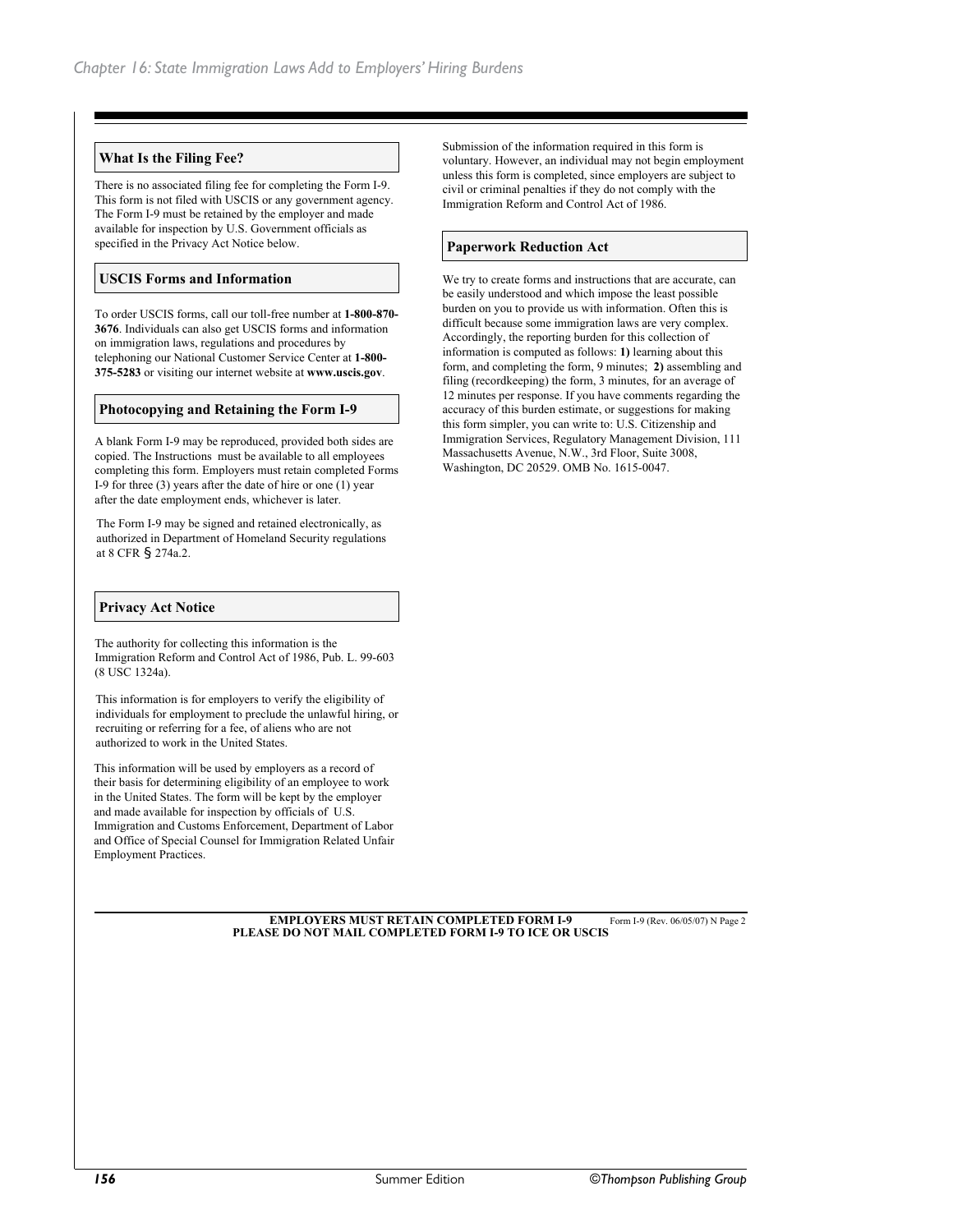| <b>Department of Homeland Security</b><br>U.S. Citizenship and Immigration Services                                                                                                                                                                                                                                                                                                                                                                                                                                                                                                                                                                                             |                                                                                                                                                                                                           | OMB No. 1615-0047; Expires 06/30/08<br>Form I-9, Employment<br><b>Eligibility Verification</b> |
|---------------------------------------------------------------------------------------------------------------------------------------------------------------------------------------------------------------------------------------------------------------------------------------------------------------------------------------------------------------------------------------------------------------------------------------------------------------------------------------------------------------------------------------------------------------------------------------------------------------------------------------------------------------------------------|-----------------------------------------------------------------------------------------------------------------------------------------------------------------------------------------------------------|------------------------------------------------------------------------------------------------|
| Please read instructions carefully before completing this form. The instructions must be available during completion of this form.                                                                                                                                                                                                                                                                                                                                                                                                                                                                                                                                              |                                                                                                                                                                                                           |                                                                                                |
| ANTI-DISCRIMINATION NOTICE: It is illegal to discriminate against work eligible individuals. Employers CANNOT<br>specify which document(s) they will accept from an employee. The refusal to hire an individual because the documents have a<br>future expiration date may also constitute illegal discrimination.                                                                                                                                                                                                                                                                                                                                                              |                                                                                                                                                                                                           |                                                                                                |
| Section 1. Employee Information and Verification. To be completed and signed by employee at the time employment begins.                                                                                                                                                                                                                                                                                                                                                                                                                                                                                                                                                         |                                                                                                                                                                                                           |                                                                                                |
| Print Name: Last<br>First                                                                                                                                                                                                                                                                                                                                                                                                                                                                                                                                                                                                                                                       | Middle Initial                                                                                                                                                                                            | Maiden Name                                                                                    |
| Address (Street Name and Number)                                                                                                                                                                                                                                                                                                                                                                                                                                                                                                                                                                                                                                                | Apt. #                                                                                                                                                                                                    | Date of Birth (month/day/year)                                                                 |
| City<br>State                                                                                                                                                                                                                                                                                                                                                                                                                                                                                                                                                                                                                                                                   | Zip Code                                                                                                                                                                                                  | Social Security #                                                                              |
| I am aware that federal law provides for<br>imprisonment and/or fines for false statements or<br>use of false documents in connection with the<br>completion of this form.                                                                                                                                                                                                                                                                                                                                                                                                                                                                                                      | I attest, under penalty of perjury, that I am (check one of the following):<br>A citizen or national of the United States<br>A lawful permanent resident (Alien #) A<br>An alien authorized to work until |                                                                                                |
|                                                                                                                                                                                                                                                                                                                                                                                                                                                                                                                                                                                                                                                                                 | (Alien # or Admission #)                                                                                                                                                                                  |                                                                                                |
| <b>Employee's Signature</b>                                                                                                                                                                                                                                                                                                                                                                                                                                                                                                                                                                                                                                                     |                                                                                                                                                                                                           | Date (month/day/year)                                                                          |
| <b>Preparer and/or Translator Certification.</b> (To be completed and signed if Section 1 is prepared by a person other than the employee.) I attest, under<br>penalty of perjury, that I have assisted in the completion of this form and that to the best of my knowledge the information is true and correct.                                                                                                                                                                                                                                                                                                                                                                |                                                                                                                                                                                                           |                                                                                                |
| Preparer's/Translator's Signature                                                                                                                                                                                                                                                                                                                                                                                                                                                                                                                                                                                                                                               | Print Name                                                                                                                                                                                                |                                                                                                |
| Address (Street Name and Number, City, State, Zip Code)                                                                                                                                                                                                                                                                                                                                                                                                                                                                                                                                                                                                                         |                                                                                                                                                                                                           | Date (month/day/year)                                                                          |
|                                                                                                                                                                                                                                                                                                                                                                                                                                                                                                                                                                                                                                                                                 |                                                                                                                                                                                                           |                                                                                                |
| Section 2. Employer Review and Verification. To be completed and signed by employer. Examine one document from List A OR<br>examine one document from List B and one from List C, as listed on the reverse of this form, and record the title, number and<br>expiration date, if any, of the document(s).<br><b>OR</b><br>List A                                                                                                                                                                                                                                                                                                                                                | List B                                                                                                                                                                                                    | AND<br>List C                                                                                  |
| Document title:                                                                                                                                                                                                                                                                                                                                                                                                                                                                                                                                                                                                                                                                 |                                                                                                                                                                                                           |                                                                                                |
|                                                                                                                                                                                                                                                                                                                                                                                                                                                                                                                                                                                                                                                                                 |                                                                                                                                                                                                           |                                                                                                |
|                                                                                                                                                                                                                                                                                                                                                                                                                                                                                                                                                                                                                                                                                 |                                                                                                                                                                                                           |                                                                                                |
| Expiration Date (if any):                                                                                                                                                                                                                                                                                                                                                                                                                                                                                                                                                                                                                                                       |                                                                                                                                                                                                           |                                                                                                |
| Issuing authority:<br>Document#:<br>Document#:                                                                                                                                                                                                                                                                                                                                                                                                                                                                                                                                                                                                                                  |                                                                                                                                                                                                           |                                                                                                |
| Expiration Date (if any):<br>CERTIFICATION - I attest, under penalty of perjury, that I have examined the document(s) presented by the above-named employee, that<br>the above-listed document(s) appear to be genuine and to relate to the employee named, that the employee began employment on<br>(month/day/year)<br>employment agencies may omit the date the employee began employment.)                                                                                                                                                                                                                                                                                  | and that to the best of my knowledge the employee is eligible to work in the United States. (State                                                                                                        |                                                                                                |
|                                                                                                                                                                                                                                                                                                                                                                                                                                                                                                                                                                                                                                                                                 | Print Name                                                                                                                                                                                                | Title                                                                                          |
|                                                                                                                                                                                                                                                                                                                                                                                                                                                                                                                                                                                                                                                                                 |                                                                                                                                                                                                           | Date (month/day/year)                                                                          |
|                                                                                                                                                                                                                                                                                                                                                                                                                                                                                                                                                                                                                                                                                 |                                                                                                                                                                                                           |                                                                                                |
| <b>Section 3. Updating and Reverification.</b> To be completed and signed by employer.                                                                                                                                                                                                                                                                                                                                                                                                                                                                                                                                                                                          |                                                                                                                                                                                                           | B. Date of Rehire (month/day/year) (if applicable)                                             |
|                                                                                                                                                                                                                                                                                                                                                                                                                                                                                                                                                                                                                                                                                 |                                                                                                                                                                                                           |                                                                                                |
| Document Title:                                                                                                                                                                                                                                                                                                                                                                                                                                                                                                                                                                                                                                                                 | Document#:                                                                                                                                                                                                | Expiration Date (if any):                                                                      |
|                                                                                                                                                                                                                                                                                                                                                                                                                                                                                                                                                                                                                                                                                 |                                                                                                                                                                                                           |                                                                                                |
| Signature of Employer or Authorized Representative<br>Business or Organization Name and Address (Street Name and Number, City, State, Zip Code)<br>A. New Name (if applicable)<br>C. If employee's previous grant of work authorization has expired, provide the information below for the document that establishes current employment eligibility.<br>I attest, under penalty of perjury, that to the best of my knowledge, this employee is eligible to work in the United States, and if the employee presented<br>document(s), the document(s) I have examined appear to be genuine and to relate to the individual.<br>Signature of Employer or Authorized Representative |                                                                                                                                                                                                           | Date (month/day/year)                                                                          |